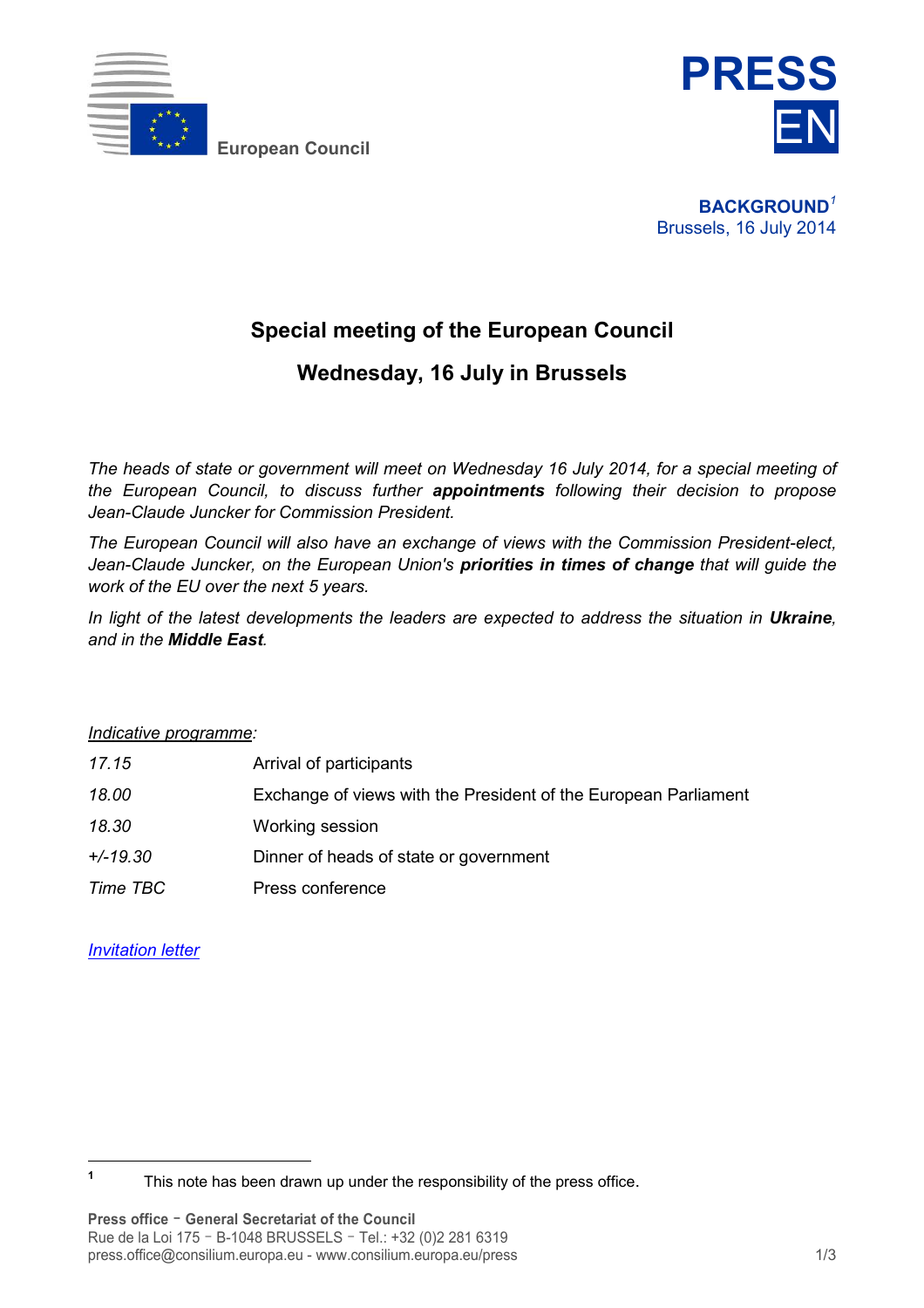### **Appointments**

Following the decision to propose Jean-Claude Junker to the European Parliament as the next President of the European Commission, the heads of state or government will discuss the appointment of other top positions, including a new High Representative of the Union for Foreign Affairs and Security Policy and a new President of the European Council.

At the last European Council meeting on 26-27 June 2014, President Van Rompuy was asked to start consultations with EU heads of state or government to this end.

The current President, Herman Van Rompuy, was appointed on 19 November 2009 and he took office when the Lisbon Treaty came into force on 1 December 2009. His first term ran until 31 May, 2012. On 1 March 2012 he was appointed for a second term starting on 1 June 2012 and ending on 30 November 2014.

According to the Treaties (Article 15.5), the European Council elects its President by a qualified majority for a period of two and a half years, renewable once.

The European Council appoints by qualified majority, and with the agreement of the President of the Commission, the High Representative of the Union for Foreign Affairs and Security Policy (Article 18.1). His or her term of office is 5 years, in line with that of the other Commissioners.

The High Representative chairs the Foreign Affairs Council, is responsible for coordinating the EU's common foreign and security policy, and contributes to the development of that policy. The High Representative is also a Vice-President of the Commission and ensures the consistency of the Union's external action.

EU leaders appointed Catherine Ashton as High Representative in November 2009. She will step down when the current Commission's term ends on 31 October 2014.

#### *Additional background:*

The European Commission is composed of 28 Commissioners, including its President and the High Representative. Each EU member state nominates its candidate for the position of Commissioner. These names are submitted to the incoming President of the Commission who is responsible for the internal organisation of the Commission. The list of nominations is then, in agreement with the President-elect, adopted by the Council.

The President, the High Representative and the other members of the Commission are also subject, as a body, to a vote of consent by the European Parliament. On the basis of this consent, the whole Commission will finally be appointed by the European Council, acting by a qualified majority.